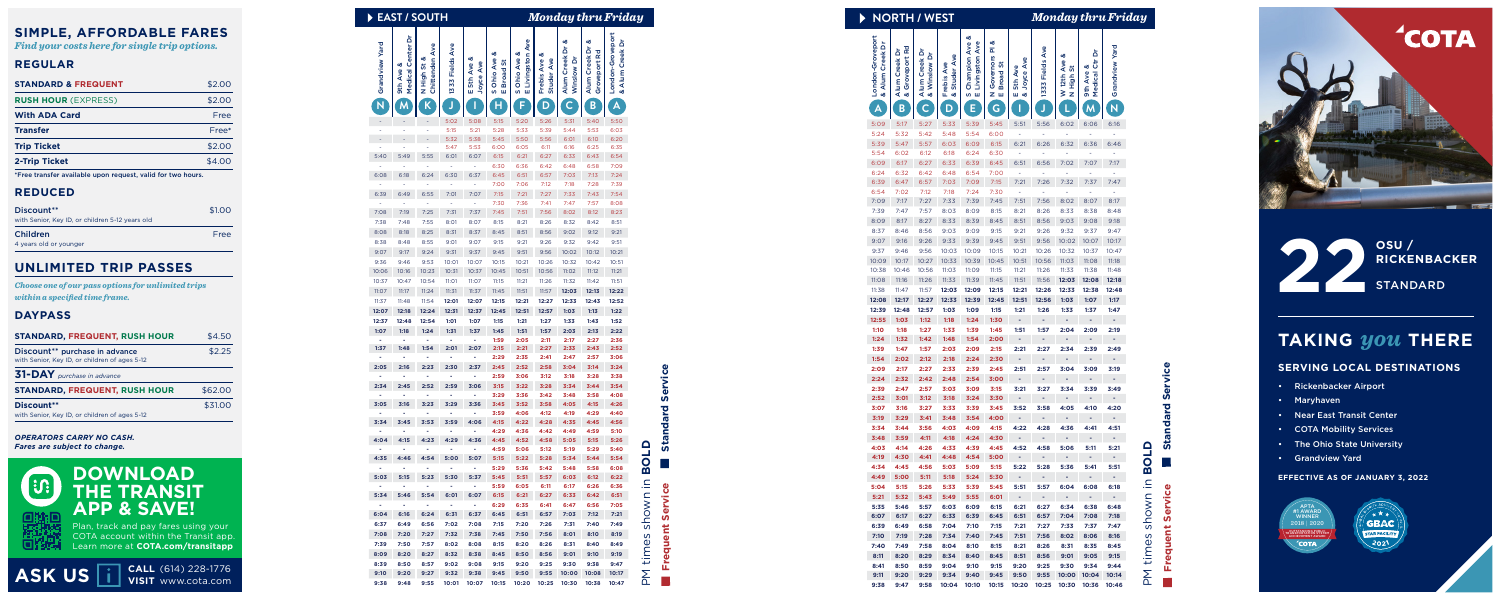- **∙ Serving you throughout the day**
- **∙ Departure times are 15-30 minutes apart**

#### **FREQUENT**

- **∙ Serving you throughout the day**
- **∙ Departure times are every 15 minutes or less**

#### **RUSH HOUR**

**∙ Serving you Monday — Friday between 6:30 AM to 9:00 AM and 3:00 PM to 6:00 PM.**

#### **USING YOUR SCHEDULE**

#### **YOUR VEHICLE FREQUENCY**

#### **STANDARD**



COTA is committed to ensuring that no person is denied or subject to discrimination in receipt of services on the basis of race, color, national origin or any other characteristic protected by law.









## **22 OSU / RICKENBACKER TIPS**

# *For Your Trips*

#### **KNOW YOUR**

- **∙** Line number
- **∙** Departure time and location
- **∙** Destination

#### **MAKE SURE TO**

- **∙** Arrive 5 minutes early
- **∙** Line number and destination located on vehicle's front windshield
- **∙** Have fare ready
- **∙** If transferring later, ask your Operator for a transfer pass before paying
- **∙** Signal to stop
- **∙** Use the yellow cord over your seat's window when approaching your stop. Exit through the rear door.

#### **KEEPING YOU SAFE**

Your health and wellness is important to us. To stop the spread of COVID-19:

- **∙ We all #MaskUp**
- **∙ We all keep our (physical) distance**
- **∙ Our vehicles are sanitized daily**
- **∙ Our team monitors their health**

# **KEEP IN MIND ∙** We observe Sunday schedules on:

- 
- **∙** New Year's Day
- **∙** Memorial Day **∙** New Year's Day **∙** Labor Day<br>• Memorial Day **∙** Thanksgiving Day<br>• Independence Day • Christmas Day
	-
	-
- **∙** All vehicles are wheelchair accessible
- **∙** Parking is free at all Park & Ride locations
- **∙** Service changes occur the first Monday of January, May and September